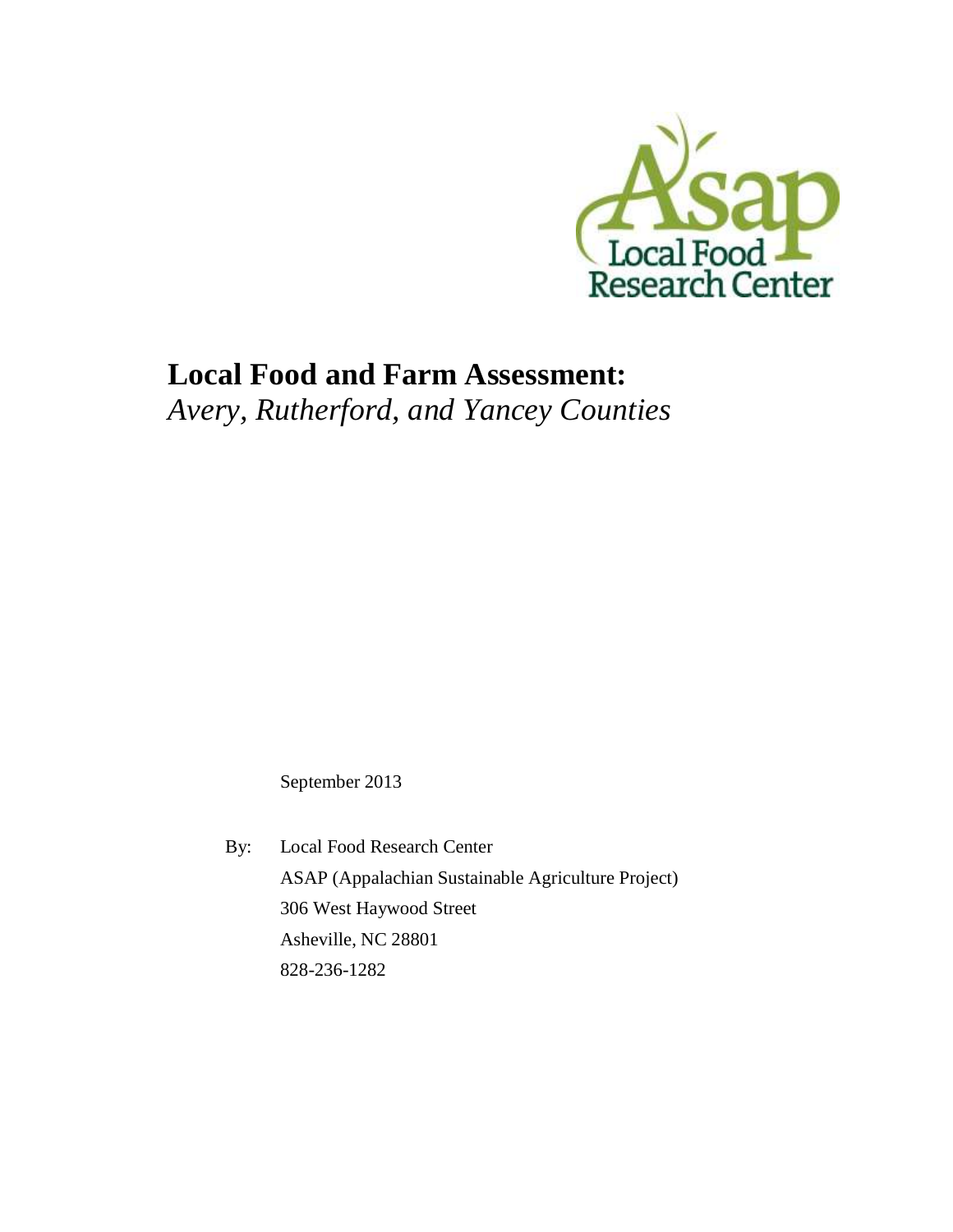#### **About ASAP (Appalachian Sustainable Agricultural Project):**

ASAP has been a national leader in the local food movement for more than a decade. ASAP's mission is to help local farms thrive, link farmers to markets and supporters, and build healthy communities through connections to local food. The organization's work includes a broad array of planning, communication, grassroots organizing, research, and advocacy in order to generate awareness of local farms and increase consumer demand for local food, develop the regional capacity to support local farms, expand the availability of locally grown food, and foster systemic change in agriculture and the food system.

[www.asapconnections.org](http://www.asapconnections.org/)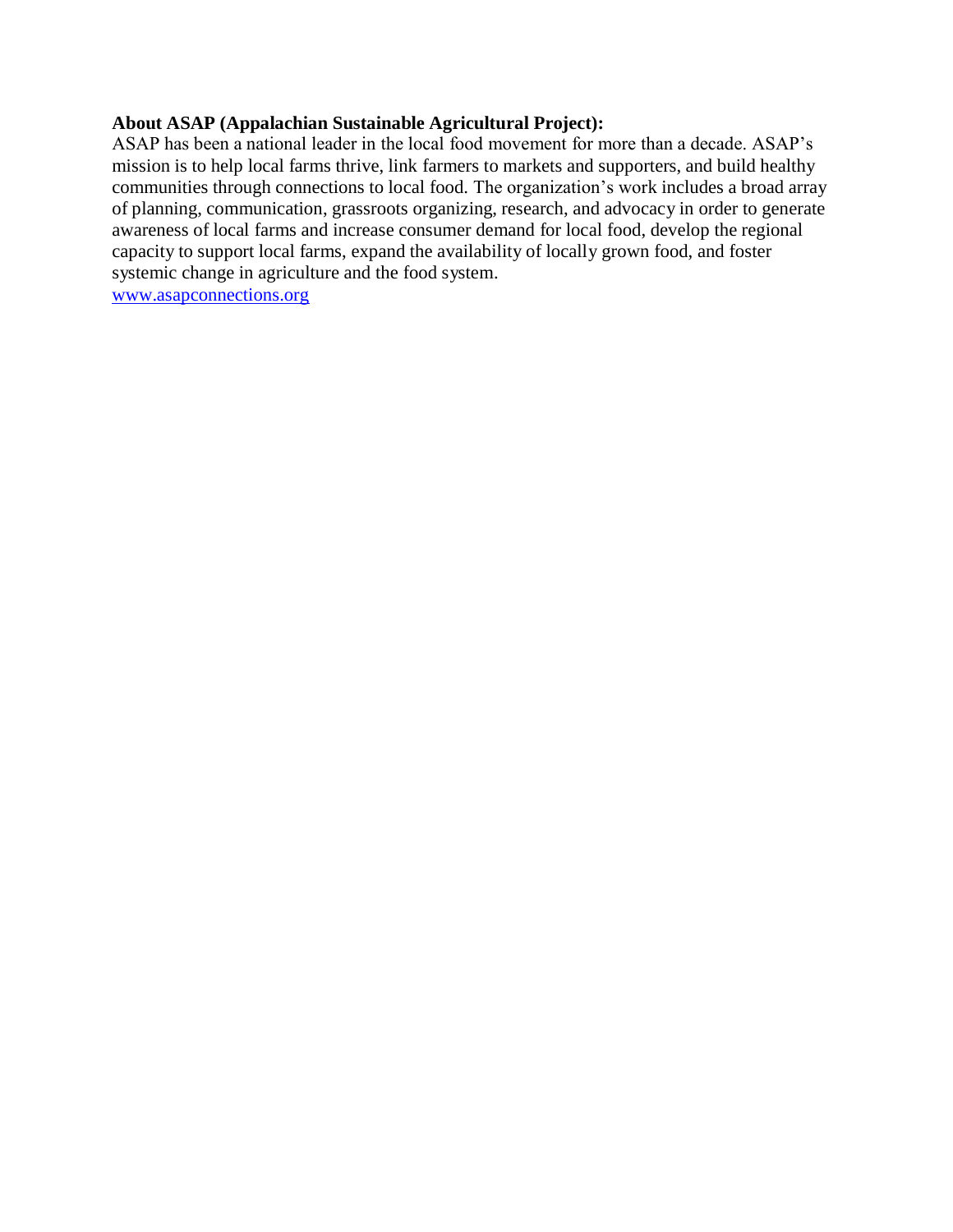# **TABLE OF CONTENTS**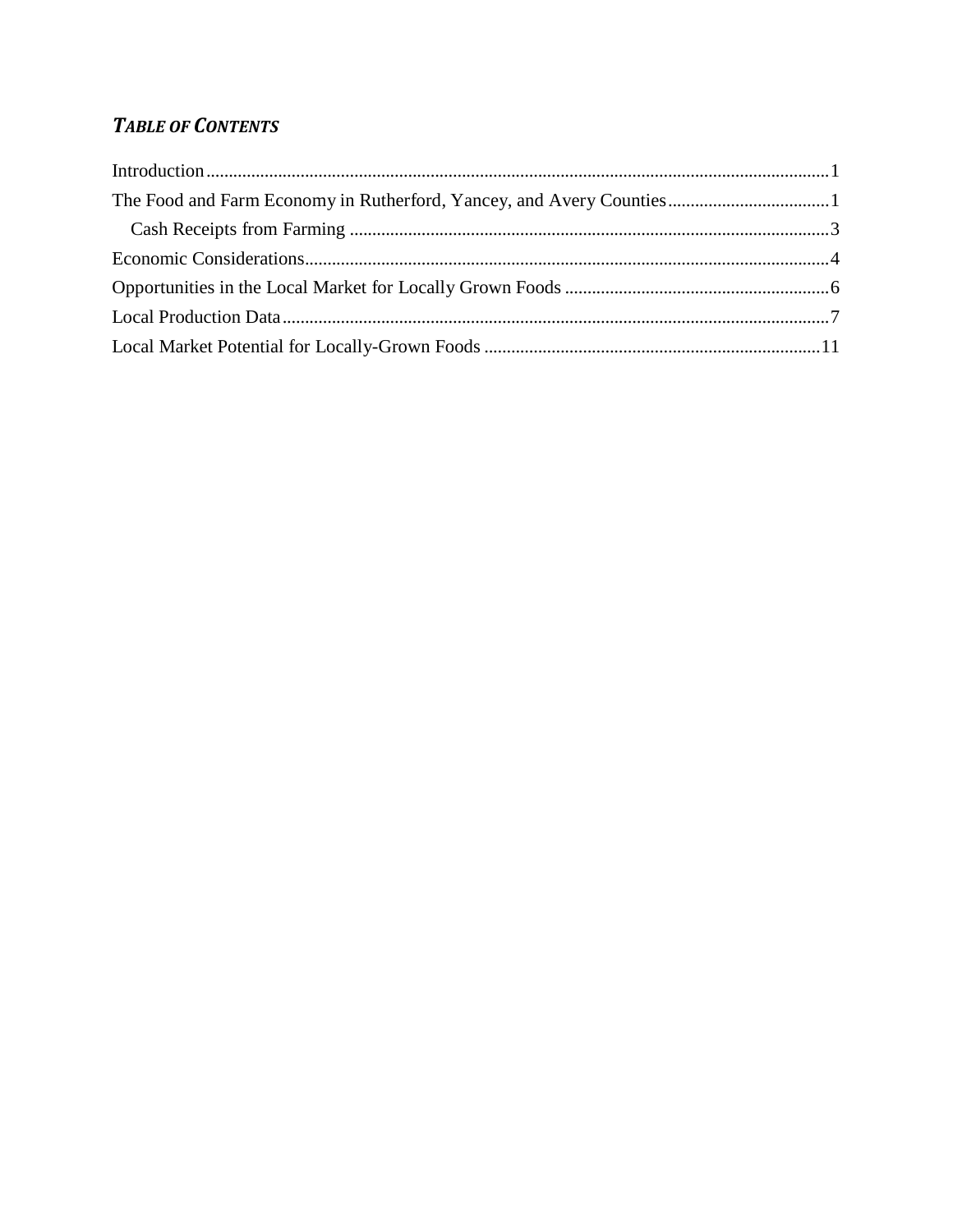## <span id="page-3-0"></span>*Introduction*

This assessment is part of the Farm to School to Community Project, supported by the BlueCross BlueShield of North Carolina Foundation. The goals of the project are to increase the availability of local foods, improve food environments, and promote positive relationships with healthy, local food in three communities in North Carolina: Avery, Rutherford, and Yancey counties. Project activities are working across multiple food system intervention points – food procurement, distribution, and marketing systems, as well as educational, institutional, and retail sites – to achieve systemic food environment impacts.

This report presents a summary analysis of the food and farming economies in Avery, Rutherford, and Yancey counties. Report findings are based on primary and secondary data and published statistics from the USDA Census of Agriculture, the U.S. Census Bureau, other relevant data sources, and on the results of surveys conducted by ASAP in 2013 with businesses located in Avery, Rutherford, and Yancey counties. These findings will be used to inform project strategies and to address the expansion of the region's local food system in the target communities and to inform strategies of other communities in the region dealing with similar goals and issues.

# <span id="page-3-1"></span>*The Food and Farm Economy in Rutherford, Yancey, and Avery Counties*

Over the last half century, concentration in the ownership, management and the industrialization of food production and marketing has dramatically restructured the agricultural and food industries in the U.S. and globally. Increasing farm and food industry consolidation has resulted in significant losses in North Carolina farms and infrastructure. The impacts of these developments are evident in the decreasing ability of communities to produce food for themselves, the growing disconnect from food production, the loss of cooking skills and traditional food ways, the emergence of food deserts, and increased rates of obesity and other food-related illnesses in the population. Despite these trends, agriculture remains integral to Western North Carolina (WNC) and interest in building community-based food systems is growing. With many WNC farmers exiting tobacco and other types of agricultural production, there is tremendous need and opportunity to shift farm production to satisfy the needs of local, community-based food systems.

Avery County, Rutherford County, and Yancey County are rural communities of the Southern Appalachians of WNC that offer a unique set of opportunities and challenges to building their local food system capacity and growing their local food economies. Figure 1 shows the location of the three project counties. Avery and Yancey counties are located in the mountainous High Country of WNC while Rutherford County is located further south in the Foothills.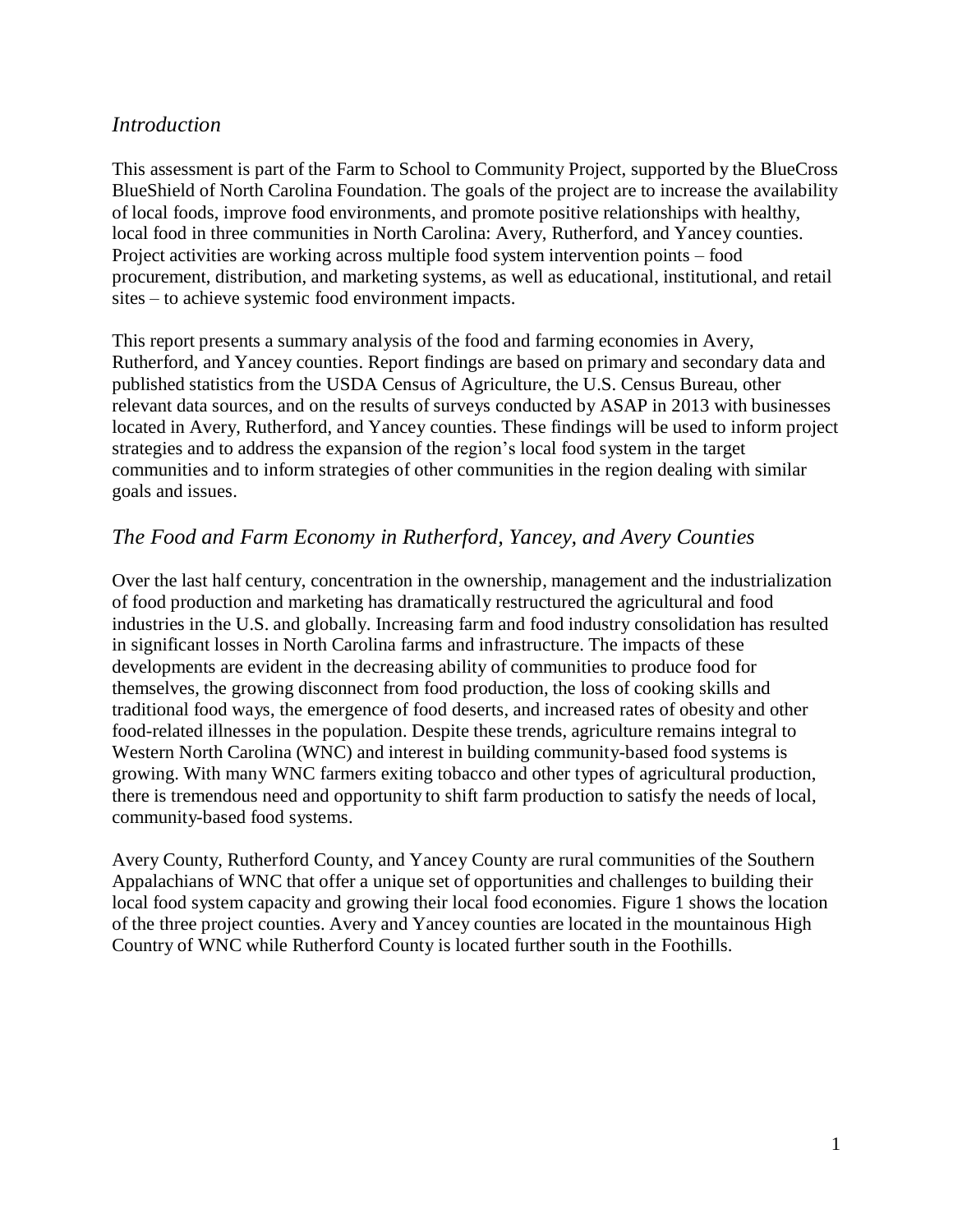

**Figure 1. Map of Avery, Rutherford, and Yancey counties**

Table 1 illustrates the trends in farm numbers and farm sizes in the three counties over the decade from 1997 to 2007. According to Census of Agriculture data, Rutherford County experienced the greatest amount of farm growth from 1997 to 2007, adding 200 farms. The majority of these additions were in smaller farms (49 acres or less), which reduced the average farm size of Rutherford County farms from 121 acres in 1997 to 93 acres in 2007. Avery County farms experienced a similar, though less pronounced growth, rising 12 percent, with farms 49 acres or less making up the bulk of the county's total farm numbers in 2007. This growth in small to middle size farms is commensurate with national farm data. In the U.S., the total number of farms increased 3.6 percent from 2002 to 2007 with the majority of this increase occurring in small farms.

In contrast, over the same time period Yancey County farms experienced a decline in overall numbers but an increase in average farm size (from 66 acres in 1997 to 75 acres in 2007). Small farms were most affected (farms smaller than 100 acres experienced a 29 percent decrease from 489 farms in 1997 down to 347 farms in 2002; those over 100 acres experienced a 13 percent decrease from 115 farms in 1997 down to 100 farms in 2007). Much of the farm loss is likely attributable to the decline in tobacco production in the region. From 1997 to 2007, 92 percent of farms growing tobacco ceased growing the crop (from 363 farms in 1997 to 28 in 2007) resulting in an 88 percent reduction of tobacco farmland acres (from 1,169 acres in 1997 to 134 acres in 2007. Even with these losses, the backbone of farming in Yancey County lies in small to medium sized farms (179 acres or less), which accounted for 91 percent of farms in the region in 2007.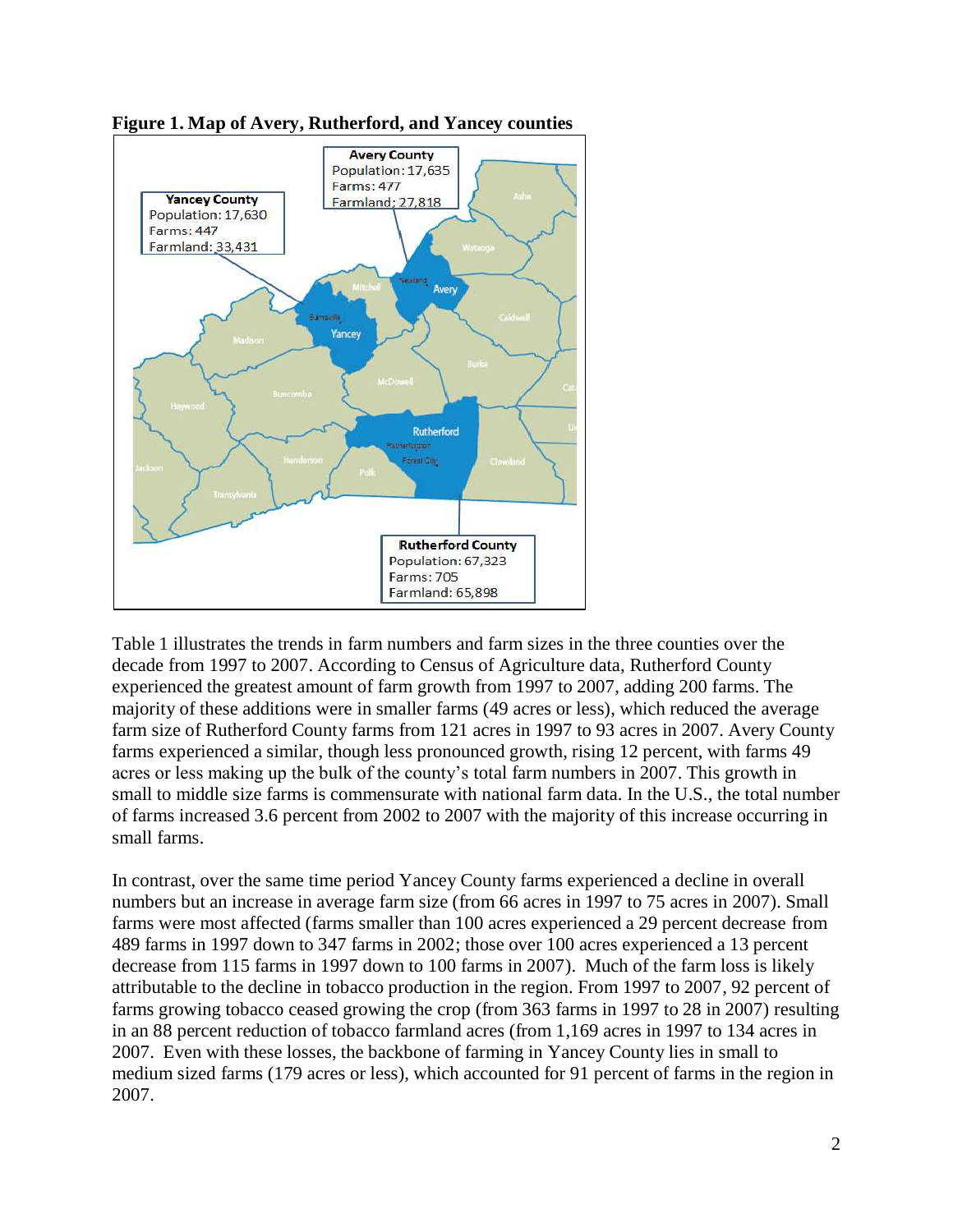|                              | Avery          |           | Rutherford     |           | Yancey |           |
|------------------------------|----------------|-----------|----------------|-----------|--------|-----------|
|                              | 2007           | % Change  | 2007           | % Change  | 2007   | % Change  |
|                              |                | 1997-2007 |                | 1997-2007 |        | 1997-2007 |
| Farms                        | 477            | $+12\%$   | 705            | $+40%$    | 447    | $-26%$    |
| Land in farms (acres)        | 27,818         | $+3\%$    | 65,898         | $+8\%$    | 33,431 | $-17%$    |
| Average size of farm (acres) | 58             | $-8%$     | 93             | $-23%$    | 75     | $+14%$    |
|                              |                |           |                |           |        |           |
| 1 to 9 acres                 | 88             | $+13%$    | 45             | $+114%$   | 76     | $-45%$    |
| 10 to 49 acres               | 214            | $+22%$    | 307            | $+115%$   | 192    | $-23%$    |
| 50 to 69 acres               | 63             | $+7\%$    | 61             | $-3\%$    | 31     | $-38%$    |
| 70 to 99 acres               | 55             | $+10%$    | 84             | $+29%$    | 48     | $-9\%$    |
| 100 to 139 acres             | 24             | $-20%$    | 75             | $-9\%$    | 45     | $+15%$    |
| 140 to 179 acres             | 16             | $+60%$    | 38             | $-3%$     | 16     | $-30\%$   |
| 180 to 219 acres             | 5              | $-58%$    | 18             | $0\%$     | 15     | $-17%$    |
| 220 to 259 acres             | 1              | n/a       | 27             | $+59%$    | 6      | $-46%$    |
| 260 to 499 acres             | 6              | $-50\%$   | 36             | $-10%$    | 13     | $-19%$    |
| 500 to 999 acres             | 3              | $+200%$   | 12             | $-25%$    | 2      | $-71%$    |
| 1,000 acres or more          | $\overline{2}$ | $-50\%$   | $\overline{2}$ | $+100%$   | 3      | $+200%$   |

**Table 1. Farms and Acres of Farmland, 1997-2007**

Source: USDA Agricultural Census, 1997, 2002, and 2007

#### <span id="page-5-0"></span>*Cash Receipts from Farming*

For 2007, total agricultural receipts reported for Avery, Rutherford, and Yancey counties were over \$32 million. Field crops accounted for 77 percent of total sales in 2007 compared to livestock, poultry, and their products, which accounted for 23 percent of sales.

Looking at the county-level data for 2007, as shown in Table 2, it is clear that Avery County agricultural production was dominated by crops, Rutherford County had a predominance of livestock and poultry production, and Yancey County was fairly evenly split between the two with a moderate favoring toward crop production.

According to the 2007 Census of Agriculture, Avery County ranked second in the state for shortrotation woody crops and third for cut Christmas trees and nursery stock; Rutherford County ranked sixth in the state for "other animals and animal products" (e.g., horse breeding stud fees); and Yancey County ranked 12<sup>th</sup> in the state for cut Christmas trees. In other words, food production is not a primary focus of agricultural production in any of the three counties.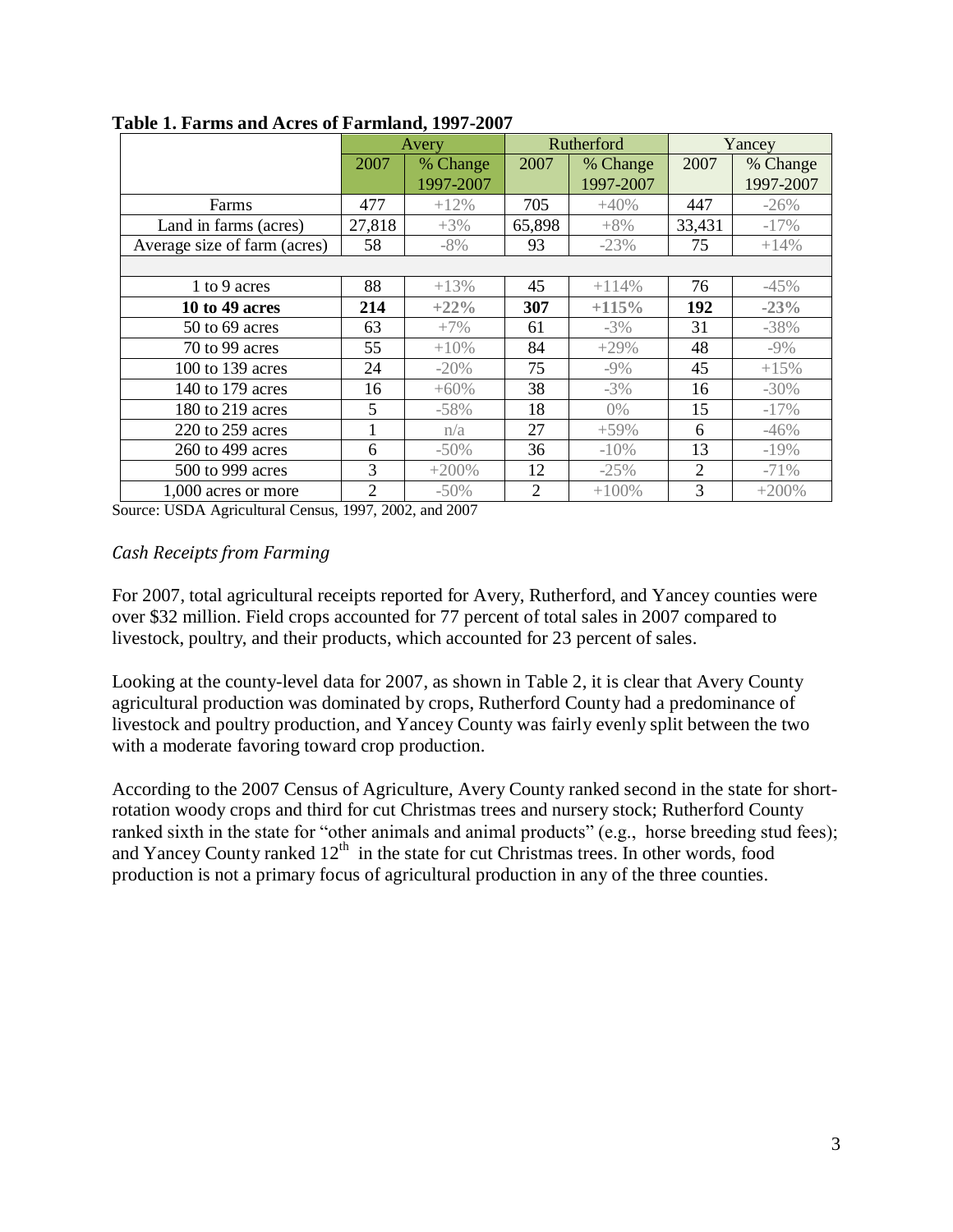| ັ                                      | Avery        | Rutherford  | Yancey      |
|----------------------------------------|--------------|-------------|-------------|
| Total value of agricultural products   | \$20,522,000 | \$6,590,000 | \$5,173,000 |
| sold                                   |              |             |             |
| Value of crops including nursery and   | \$20,103,000 | \$1,453,000 | \$3,215,000 |
| greenhouse                             |              |             |             |
| Value of Fruit and Vegetable sales     | \$122,000    | \$410,000   | \$439,000   |
|                                        |              |             |             |
| Value of livestock, poultry, and their | \$419,000    | \$5,137,000 | \$1,958,000 |
| products                               |              |             |             |
|                                        |              |             |             |
| Direct sales to consumers              | \$82,000     | \$300,000   | \$171,000   |



Source: USDA Census of Agriculture, 2007

#### <span id="page-6-0"></span>*Economic Considerations*

The USDA uses net cash farm income to report on the profits and losses of farm businesses. Net cash farm income is calculated by subtracting farm expenses from gross farm income. Net cash farm income for farmers in Avery County in 2007 was \$3.4 million dollars with farms earning \$7,195 on average. For the same year, net cash income in Rutherford County was negative with farmers losing \$2.9 million dollars overall. 533 Rutherford County farms reported net losses, averaging \$9,276 in losses per farm, while 172 Rutherford County farms reported net gains, averaging \$11,838 per farm. It is unclear from the census data why Rutherford County farms experienced negative net incomes. It should be noted, however, that Rutherford farms reported greater losses in the 2002 census (\$5 million dollars in losses). Therefore, even though net incomes in Rutherford County were negative in 2007, they showed improvement from 2002 figures. Yancey County farms reported \$2.3 million dollars in net cash farm income in 2007 with farms earning \$1,197 on average.

Figures 2 and 3 graphically show net cash farm income for the three counties in 2007. In terms of net income, the trend across all counties is the same with the average net profit earned by farms reporting net gains exceeding the average net loss of farms reporting losses. <sup>1</sup>

 $\overline{a}$ 

#### *A Fruit and Vegetable Production Scenario: 1*

Fruit and vegetable production is a natural starting place for local food systems development because it has low barriers of entry and minimal infrastructure requirements for farmers. It also provides nutritious food options for the local community. The productive capacity of local fruit and vegetable farms in a region is therefore critical to local food systems development.

At current production these three counties produce an equivalent of fresh fruits and vegetables to feed only 19 percent of the population, showing that there is ample opportunity to expand local production to supply local food demand.

<sup>&</sup>lt;sup>1</sup> The United States Bureau of Labor Statistics estimates that Southerners spend an average of \$403 per year on fresh fruits and vegetables. This dollar value is approximately three times higher than the price farmers receive for their product. Therefore, if farmers in the three counties sold \$971,000 produce in 2007, this would translate to approximately \$2,913,000 of fresh fruit and vegetable products in the marketplace, or enough to supply 7,626 consumer units (19,065 people) for one year (19 percent of the combined population of the three counties).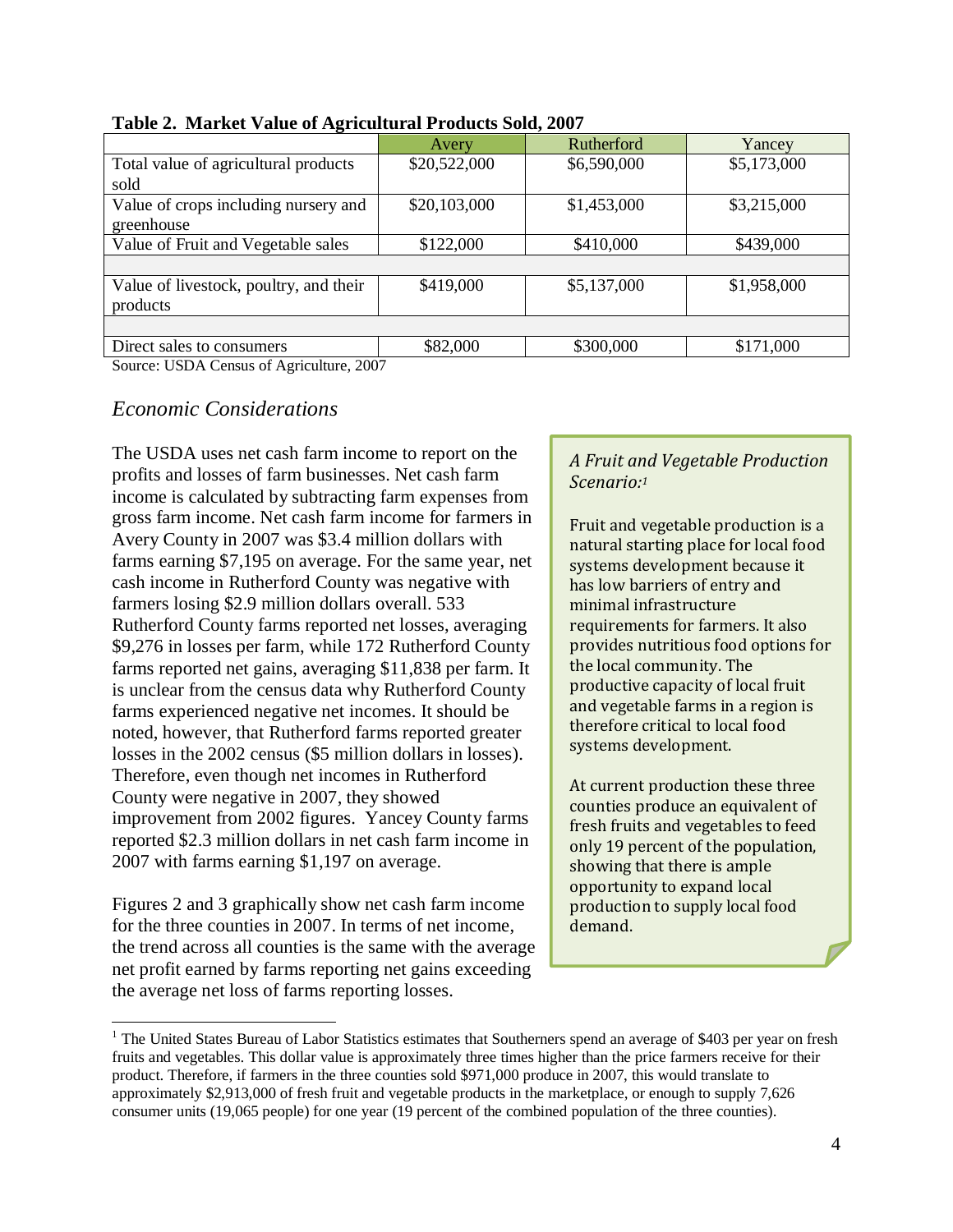

**Figure 2. Net Cash Farm Income in Avery, Rutherford, and Yancey (2007) Average Farm Dollars**

However, when it comes to the number of farms reporting net gains and losses, Avery County was the only county with more farms reporting gains than those reporting losses. Both Rutherford and Yancey counties had more farms reporting net losses with nearly twice as many Yancey County farms reporting losses as those reporting gains, and over three times more Rutherford County farms reporting net losses compared to those reporting net gains.

**Figure 3. Net Cash Farm Income in Avery, Rutherford, and Yancey (2007) Number of Farms**



Source: USDA Census of Agriculture, 2007

 $\overline{a}$ 

It is not uncommon for small family farms to report a loss, but this pattern does not necessarily mean farms are losing money. Farm operations, for example, are afforded many federal tax

Source: USDA Census of Agriculture, 2007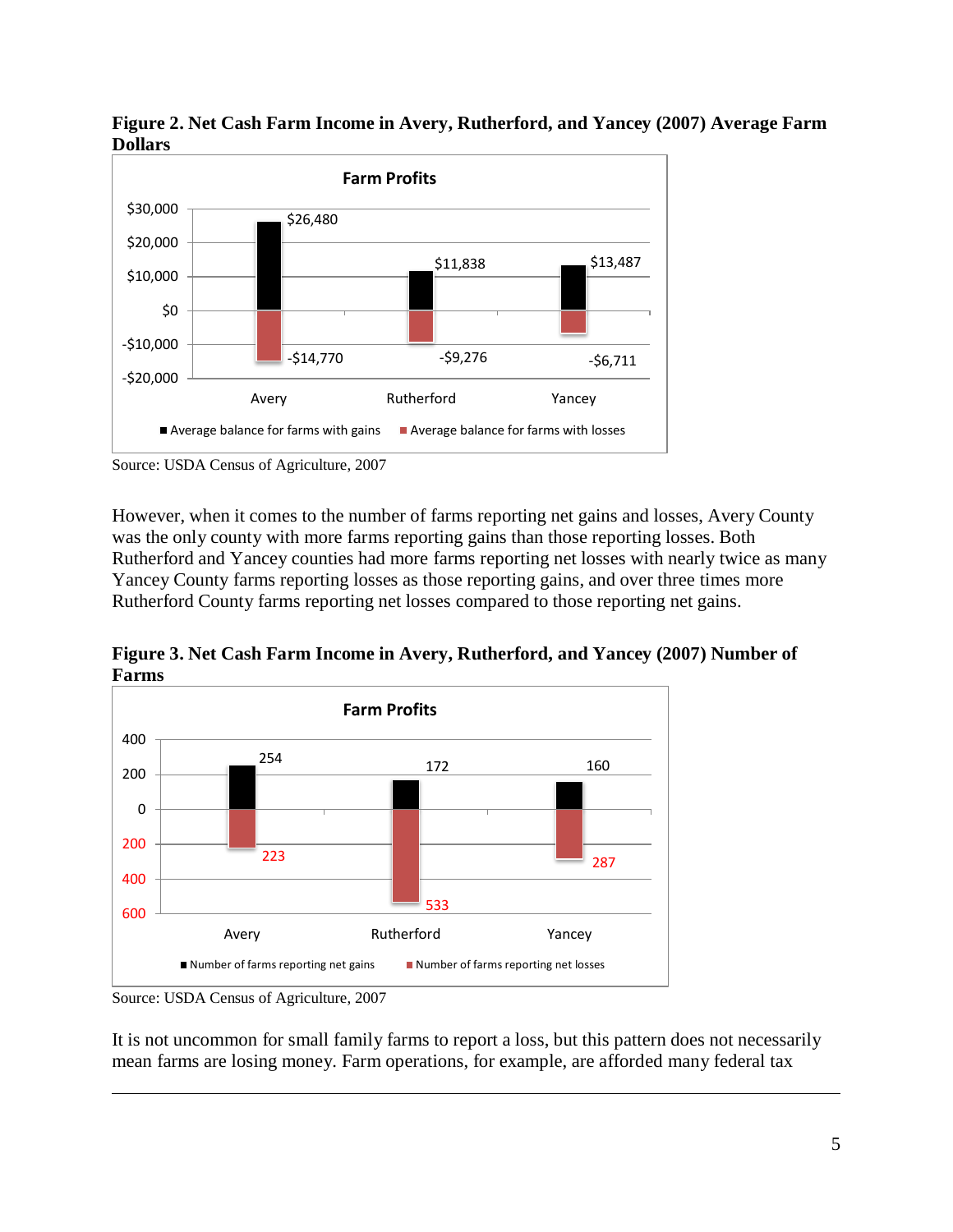breaks and write offs, and small farms often maximize benefits, using business expenses to offset income.

The Census of Agriculture uses tax-based definitions to measure farm profitability and success, but these measures are not always accurate, nor are financial measures the only way to show success. There are a large number of farmers in the Census of Agriculture who do not farm as their primary occupation and who earn money from off-farm jobs that is not included in Census of Agriculture reports. In the 2007 Census of Agriculture, 630 farmers in the three counties reported farming as their primary occupation while 999 reported "other" as their primary occupation. Some farms stay in farming for reasons other than supporting the family income, such as continuing a family tradition, maintaining a rural lifestyle, or so that they can access tax breaks given to farms through programs like Present Use Valuation, which taxes farm property at a significantly lower rate than non-farms.

The Census of Agriculture data does not account for the income earned from off-farm jobs or property tax savings. Therefore, it is difficult to determine which farms in the three counties are actually losing money overall and which farms are financially viable due to tax credits and outside income. Net cash farm income data is useful in understanding a broad pattern of the financial profile of a region's farms, but the data the census collects is limited and does not provide a complete picture of farm profitability.<sup>2</sup>

Regardless, the long term sustainability of farming depends on the ability of farms to make money. The capacity of individual farms to earn a profit depends on their ability to increase total revenues and/or lower total costs. Revenue streams and costs of production vary substantially by product. Meat prices, for example, are much higher per pound than vegetable prices, but the costs of production are also much higher. Revenues are driven by market prices, which are largely out of producers' control. One promising opportunity for rural farms lies in the rise in the popularity of local food and farm products, which can provide an avenue for increased prices and lower production and distribution costs for farmers.

# <span id="page-8-0"></span>*Opportunities in the Local Market for Locally Grown Foods*

Data released by the USDA Economic Research Service reports that nationally local food sales through direct and intermediate markets grossed over \$4.8 billion in 2008. For direct sales alone, the 2007 Census of Agriculture reported \$1.2 billion, a 50 percent increase from the direct sales total in 2002 of \$812 million. Agricultural Census data for 2007 further shows an increase in the number of farms, particularly small farms (those less than 50 acres), which reverses a decadeslong trend. Both trends reflect the rapidly growing consumer interest in knowing who is growing their food. National market research by firms like the Hartman Group and JWT Advertising have tracked the shift in consumer demand to favor locally grown foods and have identified "local" as one of the food attributes most highly valued by consumers nationwide.

 $\overline{a}$ <sup>2</sup> Robert A. Hoppe, P. Korb, E. O'Donoghue, D. Banker, *Structure and Finances of U.S. Farms: Family Farm Report, 2007*. June 2007. Economic Research Service, USDA.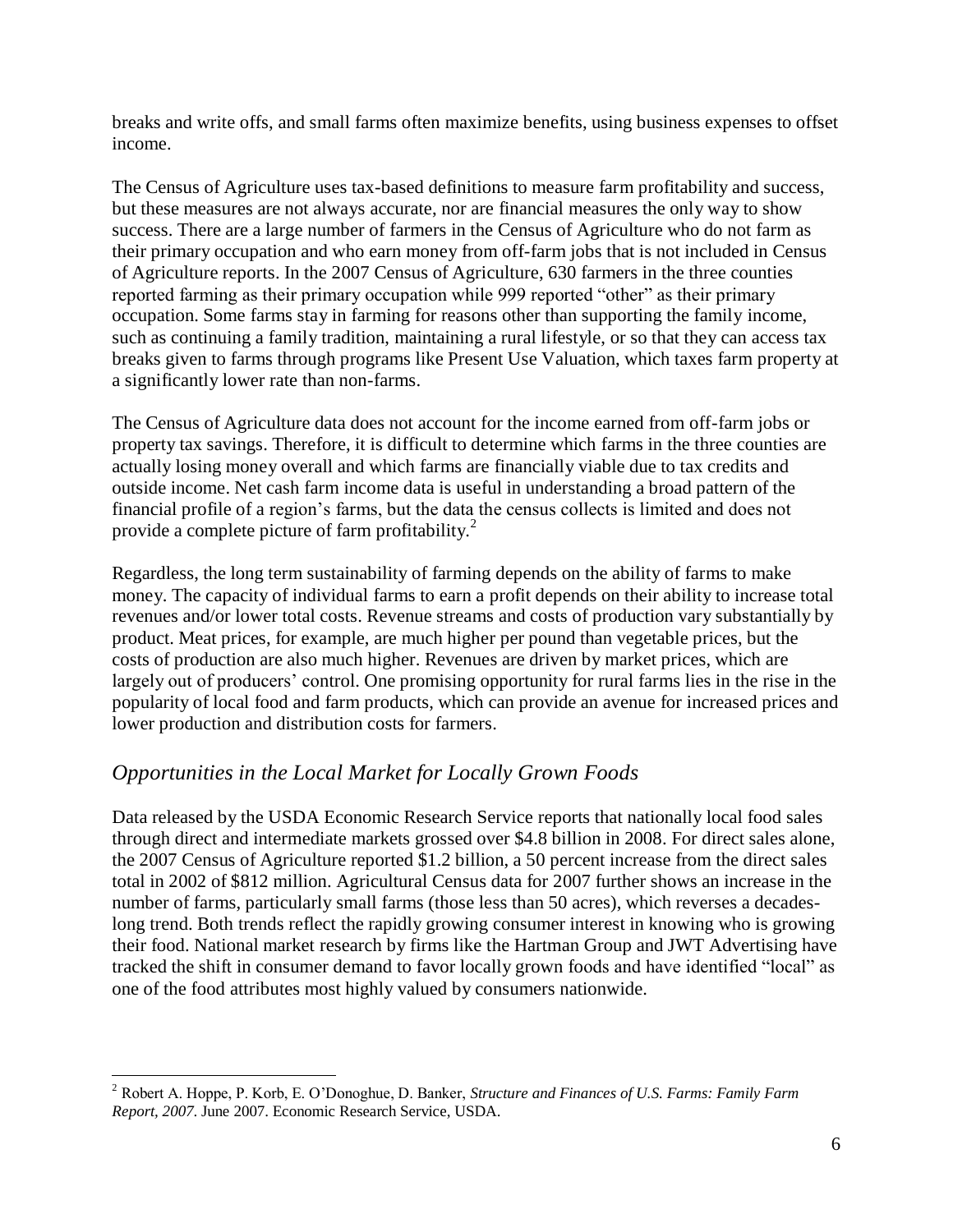ASAP recently calculated local food spending by residents of Western North Carolina to be over \$120 million in 2012. A 2011 consumer survey of Western North Carolina residents further showed strong demand for local products and a willingness to pay more for local food. For the vast majority of consumers surveyed, local food offered a fresher, tastier option to foods produced in more distant regions, as well as a way to support local farmers, local communities, a healthy environment, and the rural character of the region. By extension, these values shape the way residents shop for food and dine out: the survey found that over three-quarters of respondents (77 percent) deemed local food a somewhat or very important consideration in choosing a grocery store, and 64 percent viewed it as somewhat or very important when choosing a restaurant.

Further supporting the national and regional data, county level data demonstrates that high levels of demand for local food exist and interest by food retailers and wholesalers in meeting consumer demand is increasing. In early 2013, ASAP conducted a survey of businesses and institutions located in Avery, Rutherford, and Yancey counties to determine their interest in buying and using locally grown food, as well as the obstacles they face when trying to source local product. Survey data shows that 76 percent of survey participants say they already purchase locally grown foods for their organizations, yet 69 percent indicated that they are unable to purchase all of the local products they desire due to lack of availability of product and the absence of farms able to meet their safety certification standards (e.g., Good Agricultural Practices (GAP) certification). However, each business expressed interest in local food purchasing for the freshness and flavor locally grown products offer compared to their non-local alternatives.

#### <span id="page-9-0"></span>*Local Production Data*

 $\overline{a}$ 

Two of the foundational goals in the Farm to School to Community project are to: (1) increase the number of farmers providing healthy, local food to outlets within Avery, Rutherford, and Yancey counties and to (2) increase the number of institutions and outlets within these counties serving, procuring, and providing access to healthy, local food.

The first step to achieving these goals is to baseline the current status of local food production in the three counties. Table 4 shows production volumes and consumption estimates of a variety of fresh fruits and vegetables that are produced in Avery, Rutherford, and Yancey counties. The column labeled "Acres in Production" shows the current production as of 2007. The figures in the column titled "Sufficient to supply  $(x)$ % of residents" are based on a calculation to estimate, based on per capita consumption of each food item by county residents, the approximate amount of local demand that could be supplied by local production.<sup>3</sup> Note that county-level production acreage data is inexact. In some cases, the USDA suppresses county-level data; for example, when production is limited or only one or two farms report growing a particular crop. In other cases, reported acreage may be higher than actual acreage because of formulas used by the USDA to create county profiles that are based on limited information. All estimates should be viewed in this context.

<sup>&</sup>lt;sup>3</sup> For each food item: Sufficient to Supply (x)% of the Local Population = (acres in production\* yield in pounds per acre) / (population\*per capita consumption in pounds) **aka** pounds produced divided by pounds consumed.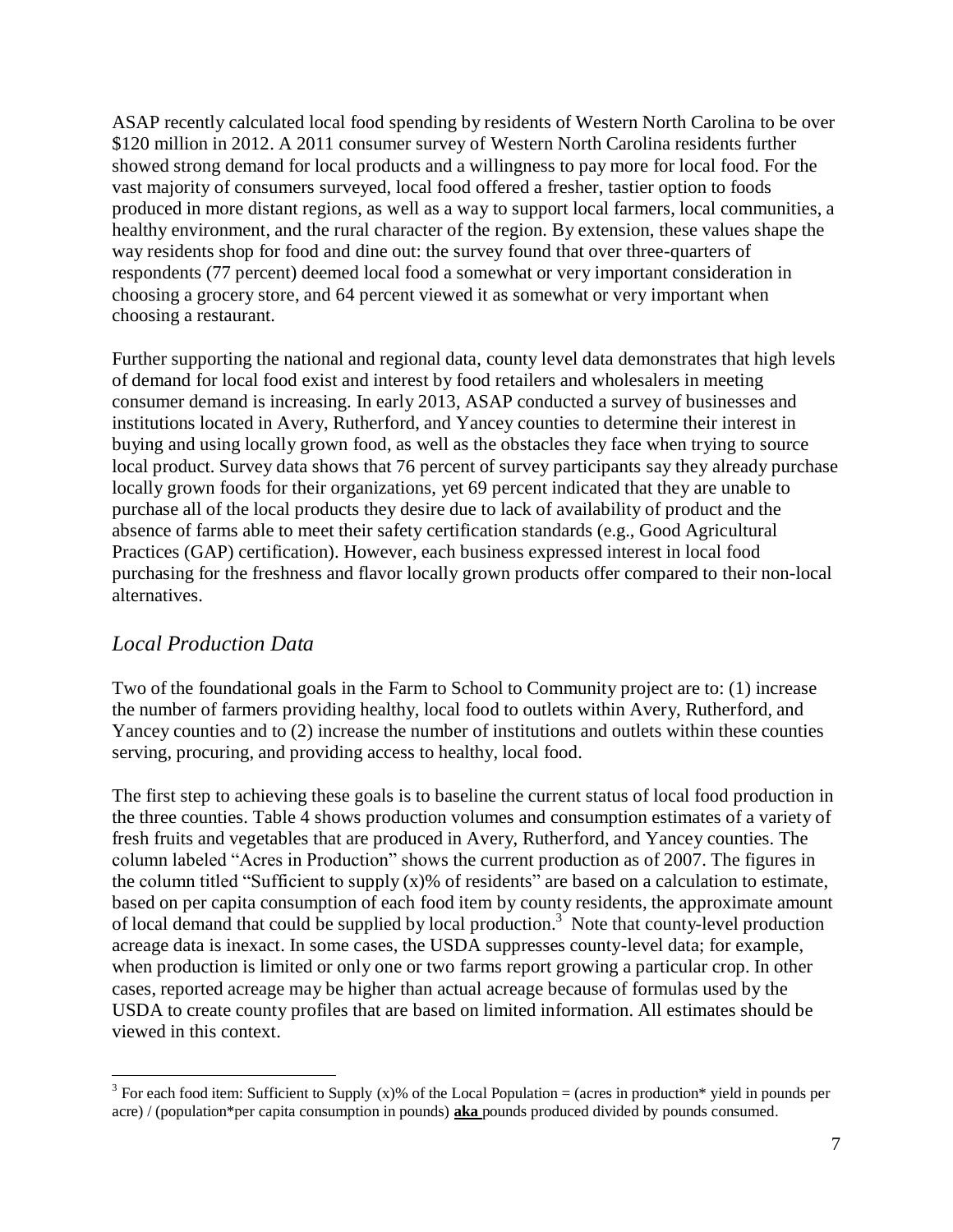| <b>Avery County</b>      |                     |                                            |
|--------------------------|---------------------|--------------------------------------------|
|                          | Acres in Production | Sufficient to supply $(x)$ % of Avery      |
|                          |                     | Residents                                  |
| <b>Berries</b>           | 9                   | 105%                                       |
| Potatoes                 | 41                  | 103%                                       |
| Pumpkins                 | 25                  | 612%                                       |
| <b>Rutherford County</b> |                     |                                            |
|                          | Acres in Production | Sufficient to supply $(x)$ % of Rutherford |
|                          |                     | residents                                  |
| Beans (snap)             | 7                   | 33%                                        |
| Bell peppers             | 1                   | 2%                                         |
| <b>Berries</b>           | 12                  | 37%                                        |
| Corn                     | 42                  | 39%                                        |
| Cucumbers                | 6                   | 18%                                        |
| Grapes                   | 6                   | 9%                                         |
| Peaches                  | 25                  | 220%                                       |
| Potatoes                 | 12                  | 8%                                         |
| Squash                   | $\overline{4}$      | 43%                                        |
| Tomatoes                 | 14                  | 28%                                        |
| Watermelon               | $\overline{72}$     | 170%                                       |
| <b>Yancey County</b>     |                     |                                            |
|                          | Acres in Production | Sufficient to supply $(x)$ % of Yancey     |
|                          |                     | residents                                  |
| Carrots                  | 1                   | 16%                                        |
| Corn                     | 8                   | 28%                                        |
| Lettuce                  | $\overline{c}$      | 10%                                        |
| <b>Bell</b> peppers      | $\overline{3}$      | 18%                                        |
| Potatoes                 | 14                  | 35%                                        |
| Pumpkins                 | $\overline{2}$      | 49%                                        |
| Sweet potatoes           | $\mathbf{1}$        | 18%                                        |
| Tomatoes                 | 8                   | 61%                                        |
| Beans (snap)             | $\overline{5}$      | 89%                                        |
| Cucumbers                | $\mathbf{1}$        | 12%                                        |
| Squash                   | 64                  | 2,614%                                     |

## **Table 3. Production of Selected Fresh Fruits and Vegetables, 2007<sup>4</sup>**

Source: [Column 2] USDA Census of Agriculture, 2007; [Column 3] NCDA&CS [Predicted Yield lbs/acre 100%,](http://www.ncagr.gov/stats/2010AgStat/Page057_082.pdf) ERS/USDA Data Food Availability (Per Capita) Data System: Food Guide Pyramid (2011);

Though many products produced in the three counties eclipse annual local consumption pumpkins in Avery, peaches in Rutherford, and squash in Yancey - most products are grown or raised in amounts that can supply less than 50 percent of resident demand in each county or not currently grown at all. In other words, Table 3 shows that there is ample opportunity for local

 $\overline{a}$ 

<sup>&</sup>lt;sup>4</sup> The products listed in Table 3 include commonly consumed fruit and vegetable products grown in the region that as recorded in the 2007 Census of Agriculture. Though other fruit and vegetable products are grown in these regions, acreage data is undisclosed or unavailable in the census.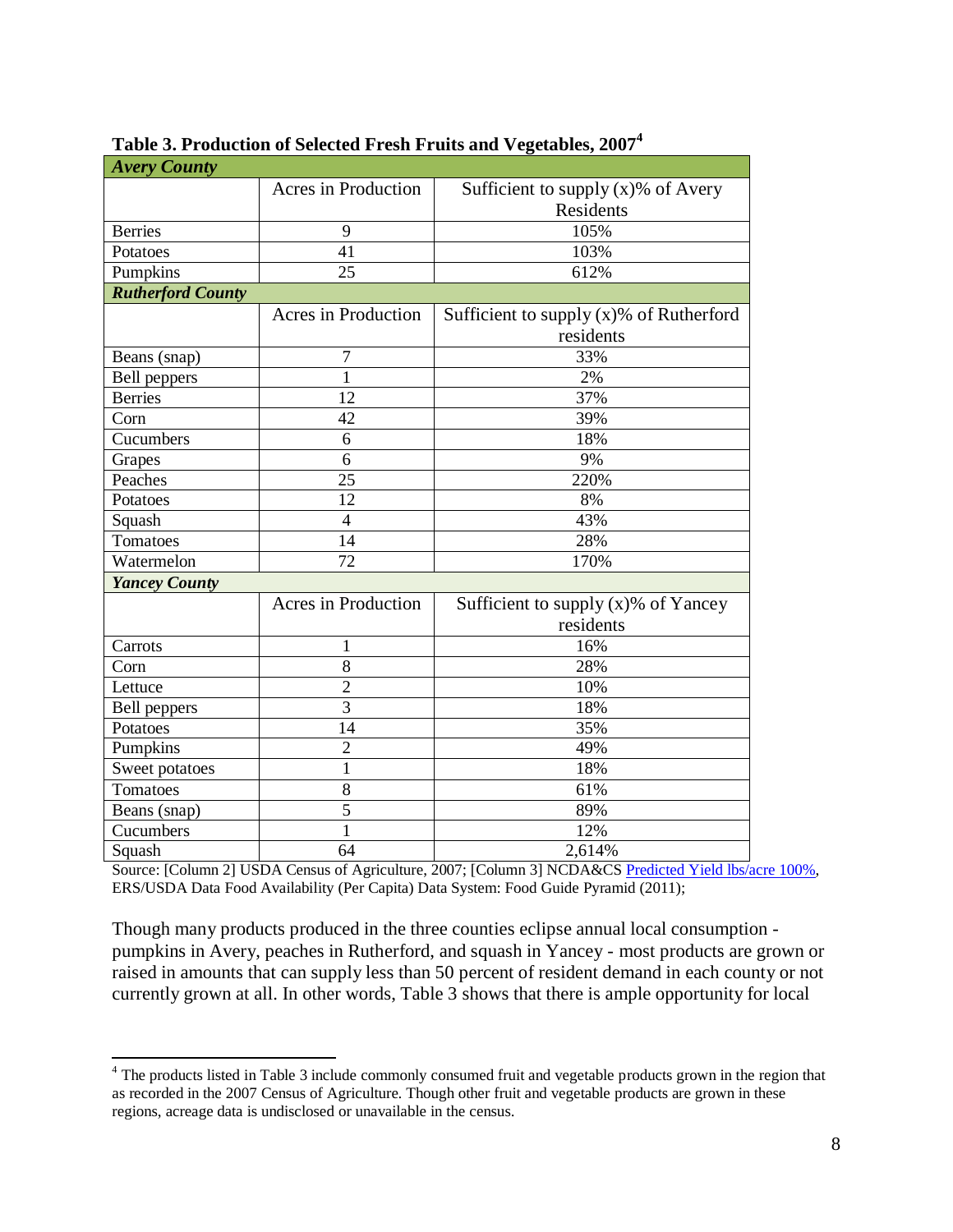production to supply current local consumption and for local production to be expanded to meet local demand.

Table 4 shows that, like the case of fresh fruits and vegetables, yearly reported production of meat products and cow's milk in the region is generally lower than consumption.

Achieving a level of supply of the products shown in Table 3 and Table 4 equal to the level of consumption by local residents is not a feasible goal; instead, there is some point between what is currently produced and what is currently consumed that represents a practical target for local production in a strong local food system.

| <b>Avery County</b>       |                   |                                 |
|---------------------------|-------------------|---------------------------------|
|                           | Number of Animals | Sufficient to Supply $(x)$ % of |
|                           |                   | the Avery Population            |
| (none recorded in census) | n/a               | n/a                             |
| <b>Rutherford County</b>  |                   |                                 |
|                           | Number of Animals | Sufficient to Supply $(x)$ % of |
|                           |                   | the Rutherford Population       |
| Chicken                   | 126,018           | 9%                              |
| Hogs                      | 464               | 2%                              |
| Turkeys                   | 38                | 0.1%                            |
| <b>Yancey County</b>      |                   |                                 |
|                           | Number of Animals | Sufficient to Supply $(x)$ % of |
|                           |                   | the Yancey Population           |
| <b>Beef Cows</b>          | 3,010             | 39%                             |
| Dairy Cows                | 154               | 15%                             |

**Table 4. Production of Selected Meat and Dairy Animals, 2007**

Source: [Column 2] USDA Census of Agriculture, 2007; [Column 3] USDA Census of Agriculture, 2007, ERS/USDA Data Food Availability (Per Capita) Data System: Food Guide Pyramid (2011);

It is also important to note that while Table 3 and Table 4 show overall production for selected fresh fruits, vegetables, meat, and dairy products in Avery, Rutherford, and Yancey counties, they do not differentiate between farms that sell their products to local markets and those that do not. A better picture of local production for local consumption comes from ASAP's Local Food Guide, an annually updated directory of Southern Appalachian farms that sell locally and the businesses that support them. The guide lists a total of 56 farms in Avery, Rutherford, and Yancey counties that focus on selling their farm products to local markets, or about seven percent of farms that produce food in the three counties.

Though the majority of the three counties' farm products are not marketed for local consumption, many farms in the three counties have found successful niche markets for their products both at home and in nearby population centers like Johnson City, Tennessee, Asheville, North Carolina, Charlotte, North Carolina, and Greenville, South Carolina. The Avery, Rutherford, and Yancey farms listed in ASAP's Local Food Guide grow a wide variety of fresh produce, meats, and cheeses that they sell to area grocery stores, distributors, food processors,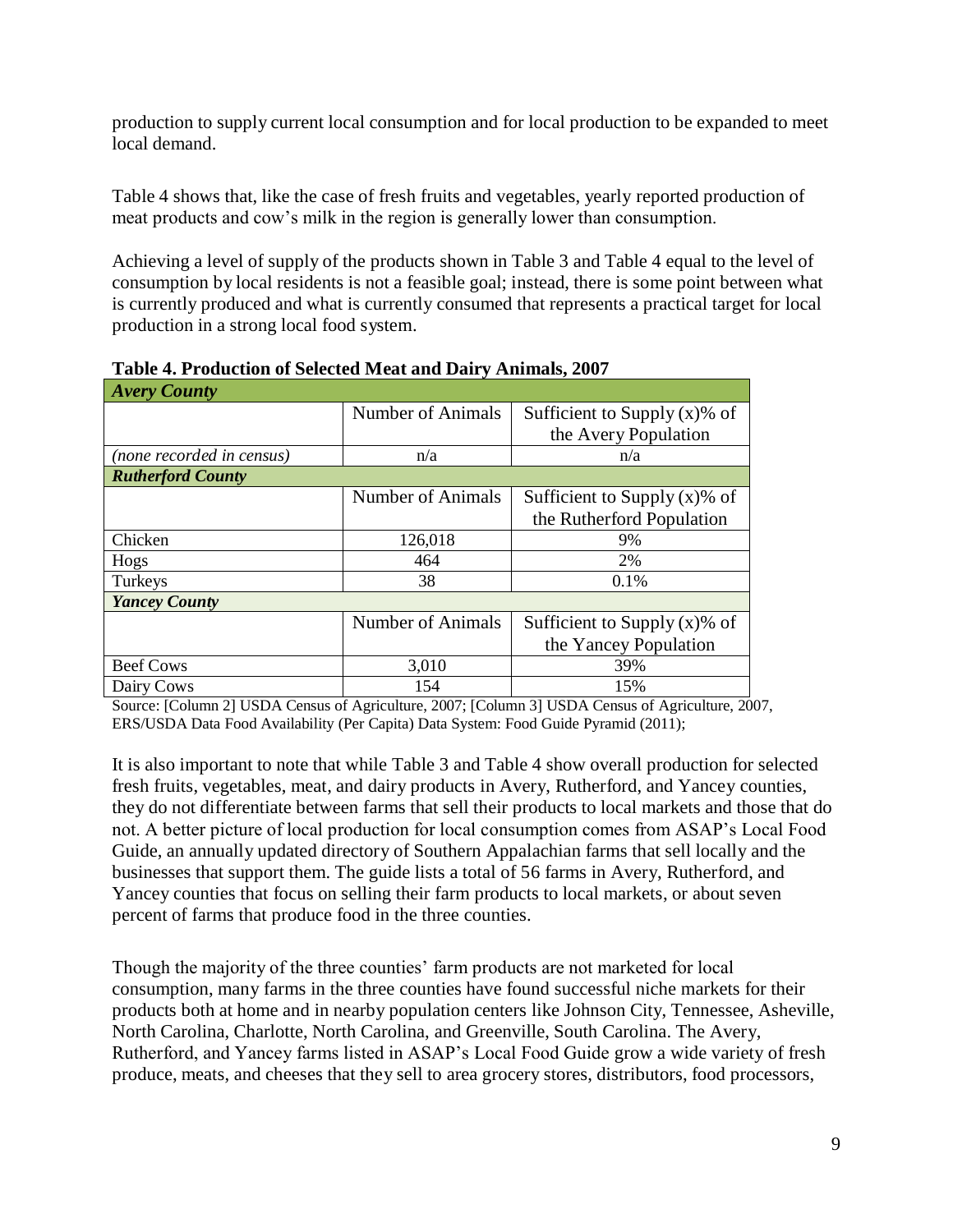schools, hospitals, and restaurants. Ten of the farms also offer CSA programs. Together, these farms produce each of the 23 food items listed in Table 5.

| Table 5. Avery, Rutherford, and Yancey County Farms in ASAP's Local Food Guide |  |
|--------------------------------------------------------------------------------|--|
| <b>Producing Selected Farm Products, 2013</b>                                  |  |

|                                   | Number of farms |
|-----------------------------------|-----------------|
| Apples                            | 6               |
| Berries (other than strawberries) | 22              |
| Cantaloupe                        | 8               |
| Grapes                            | $\overline{4}$  |
| Peaches                           | $\overline{4}$  |
| Watermelon                        | 9               |
| Beans (snap)                      | 26              |
| Carrots                           | 20              |
| Corn                              | 18              |
| Cucumbers                         | 24              |
| Mushrooms                         | 5               |
| Lettuce                           | 23              |
| Peppers (Bell)                    | 29              |
| Potatoes                          | 27              |
| Pumpkins                          | 17              |
| Squash                            | 27              |
| <b>Sweet Potatoes</b>             | 14              |
| Tomatoes                          | 28              |
| Beef                              | 9               |
| Chicken                           | 8               |
| Pork                              | 6               |
| Turkey                            | 5               |
| Milk                              | 1               |

Source: ASAP's Local Food Guide, 201[3 http://www.buyappalachian.org/](http://www.buyappalachian.org/)

In addition to the Local Food Guide, ASAP produces the Wholesale Local Food Guide, a farm to business trade directory; a food buyer's guide to the products that local farms offer to businesses, and a local farmer's guide to products that wholesale food buyers are seeking. The wholesale guide currently lists 31 farms in Avery, Rutherford, and Yancey counties producing and selling product to local restaurants, school systems, and specialty food buyers.

Even with this demand for their products, small producers selling their products to local markets face a unique set of legal and infrastructure obstacles. For instance, producers growing fruits and vegetables face infrastructure challenges, such as the need for refrigerated trucks and warehouse space. For small meat producers, access to a nearby government-inspected processing facility is the principal infrastructure obstacle. Artisanal meat producers also require land for pasture, onfarm animal handling facilities, and adequate cold storage for processed meat products. All farmers selling to local markets must learn industry standards for different types of local market outlets; packaging, labeling, food safety requirements, distribution, quality standards, traceback standards, etc. to succeed in the local marketplace. However, once producers can successfully navigate local markets, there is opportunity for increased returns and additional economic impact for the region.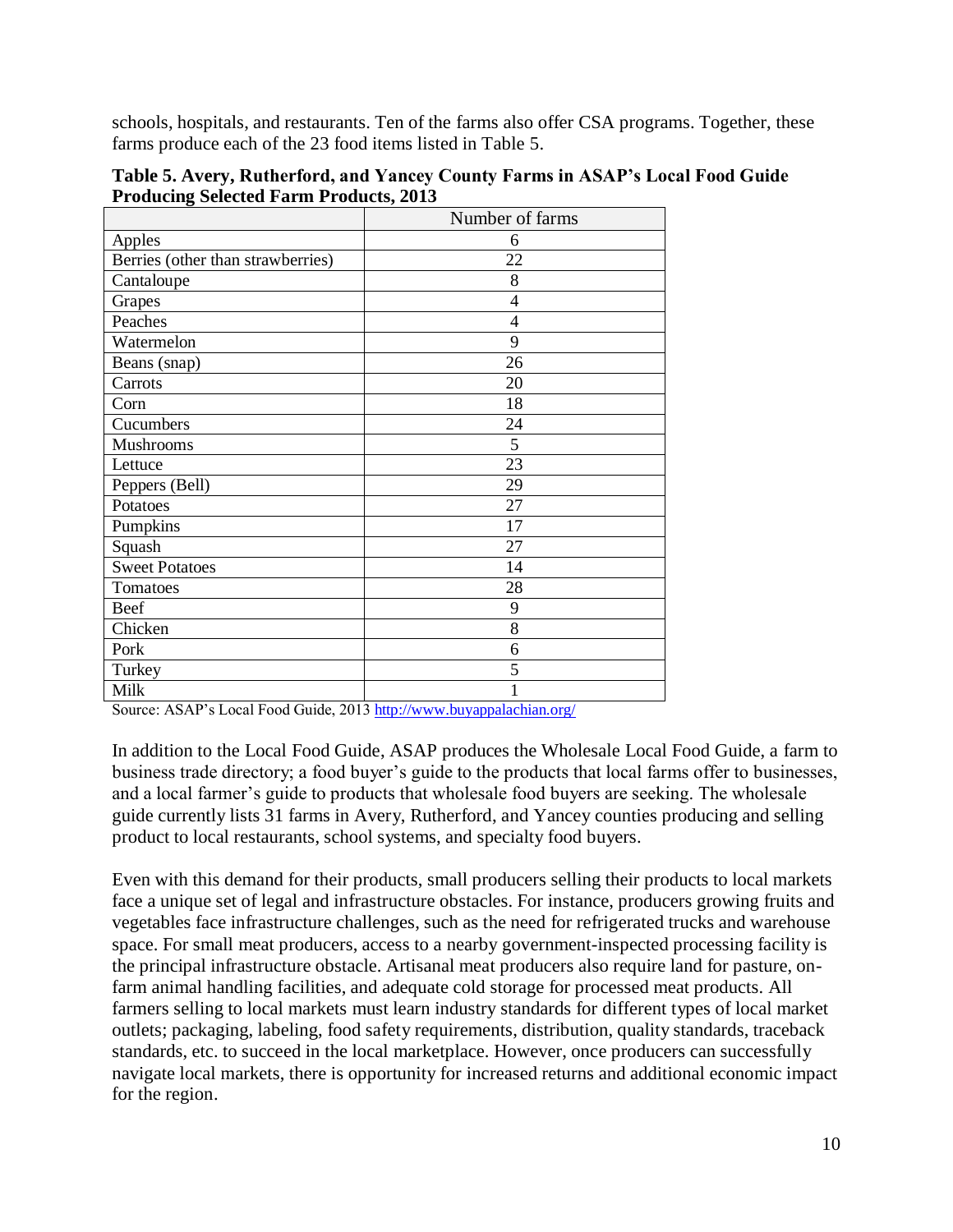

# <span id="page-13-0"></span>*Local Market Potential for Locally-Grown Foods*

The Farm to School to Community Project is designed to increase access to fresh local produce and create experiences and relationships that encourage children to eat fresh, healthy, local foods while strengthening the development of local food supply chains. The emphasis on expanding local markets for local farm products is based on an underlying assumption that local markets can both

increase the market value of farm products – by enabling farmers to earn a premium for locally grown foods, reduce total costs by shortening the transaction chain between farmers and end consumers, and build community by fostering relationships between the producers and purchasers of local food within a community. The Farm to School to Community Project begins with a focus on increasing access to and opportunities for farmers to sell their local food products to local school districts in Avery, Rutherford, and Yancey counties, then expands to include restaurants, groceries, Head Start centers, hospitals and colleges.

To assess the views Avery, Rutherford, and Yancey businesses associate with locally grown foods, a survey was sent to restaurants, public school systems, Head Start centers, childcare centers, senior centers, residential facilities, grocers, and hospitals located within the three county area. Focus areas in the survey included food procurement practices, interest in local food sourcing, and obstacles to local food sourcing. Nineteen businesses participated in the survey.

The majority of Avery, Rutherford, and Yancey county businesses that participated in the survey said that they purchased local food in the past year (76 percent). The majority of respondents expressed their motivation to purchase local foods for their businesses because of the freshness and flavor of local options, but 69 percent said that they are currently unable to purchase all of the local products they desire because of a lack of availability and the limited number of area GAP certified producers and distributors. Other barriers these rural buyers face when trying to source locally are: lack of distributors that carry local, seasonal availability (for example, a child nutrition director noted that the majority of local production is available over the summer months when children are not attending public school), and price.

The overall trend in responses from the businesses in the three counties is of high interest in purchasing local foods, high interest in receiving information on how to access more local products, and high interest in diversifying the types of local food products they choose to purchase, but specific barriers exist in these communities that are preventing the expansion of local purchasing.

Both the primary evidence collected from residents and agricultural data show strong demand and potential for local food system development in these three rural counties. Yet, as is common in rural communities, there are clear production, infrastructure, and cooperative barriers that